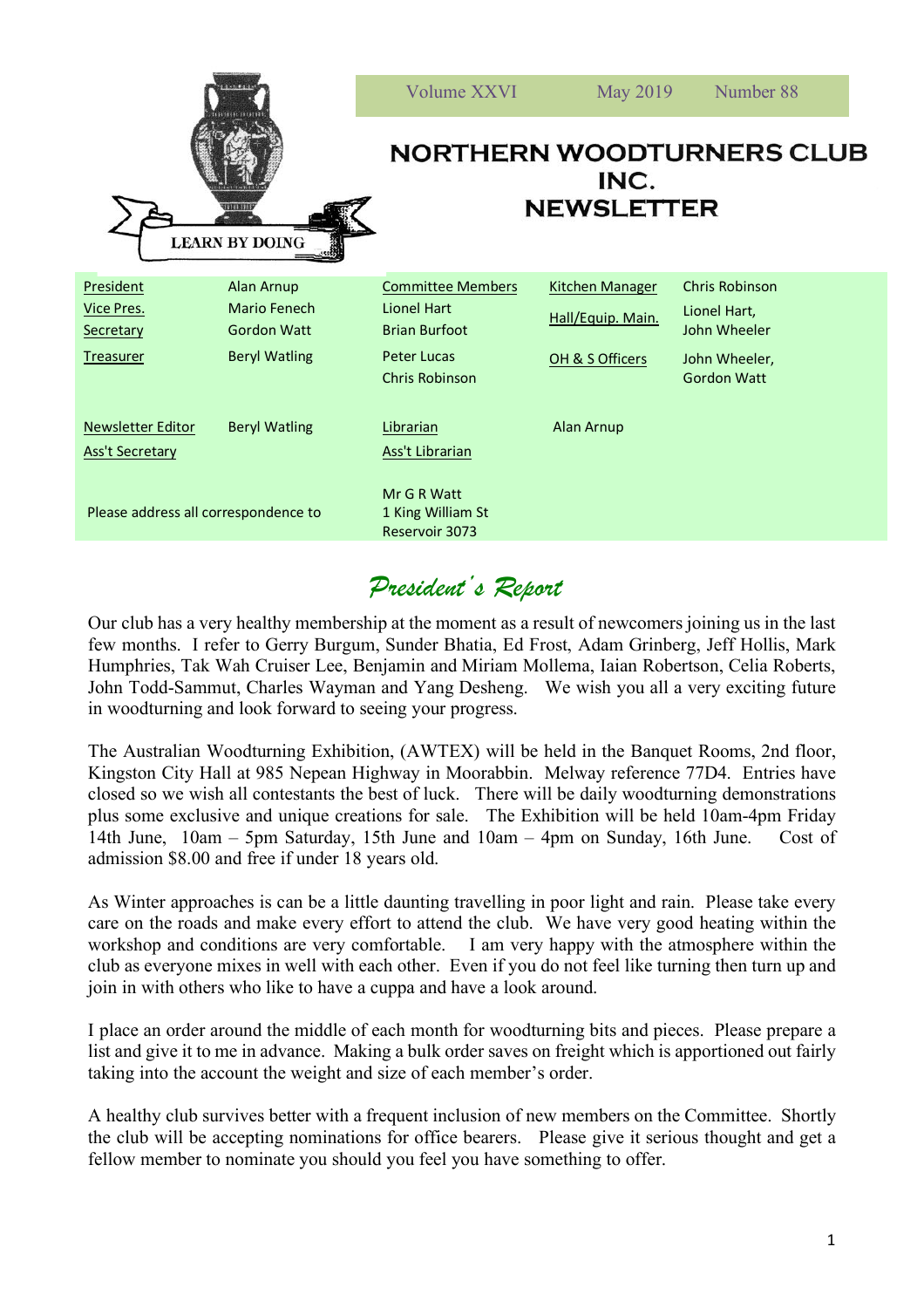Our Secretary, Gordon Watt, would welcome any suggestions for speakers/topics/demonstrations for our monthly meetings. Please liaise with him or any Committee member with your ideas. Best wishes,

Alan Arnup

## In July we will be holding the Annual meeting on the  $20<sup>th</sup>$  of July at 9:00 AM

We will need nominations for all positions of the committee and the volunteer positions.

Please consider putting your hand up to help run your club. Please speak to a member of the committee if you would like to be nominated for a position. All helpers would be welcome to help run the Club.

The members who attended the last meeting enjoyed the talk by Neville Young on the subject of CNC machines with a display of some of the items he has been making. It is a pity more members hadn't come along to see him and to socialise with other members.

#### **At our June 15th meeting the monthly project will be a Natural Edge Bowl.**

The weekend of the 14th-16th of June is the Australian Woodturning Exhibition to be held at the City of Kingston Hall. On the corner of South Road and Nepean Highway Moorabbin. The Railway station is behind the hall if you don't wish to drive down there. For seniors there are PTV Concessions.

## *Pens for Troops (Council of Woodwork Clubs newsletter, 6 March)*

The project has shipped off 250 pens to the troops and want a further 500 pens by September to distribute on Remembrance Day. I wish to contribute to this project and I thought others at the club may like to chip in as well, whether it be 1,2,5,10 or more slimline (or other) pens. The choice is yours.

I raised this at the general meeting of the club on Saturday 18 May and the club has kindly provided \$300 towards the purchase of pen kits and for postage of the eventual box to send to the main coordinator. Please let me know if you wish to contribute in any way. If you do, at this stage either use your own kits and I will replace them when I get the club ones, or wait until I purchase the kits for distribution.

When you return a pen to me, maybe in the plastic bag the kits come in, please write a note of the turner (you), the wood used (Australian woods would suit here) and the finish, for each pen.

Thank you in anticipation, Happy turning.

Peter Lucas (M: 0457683429)"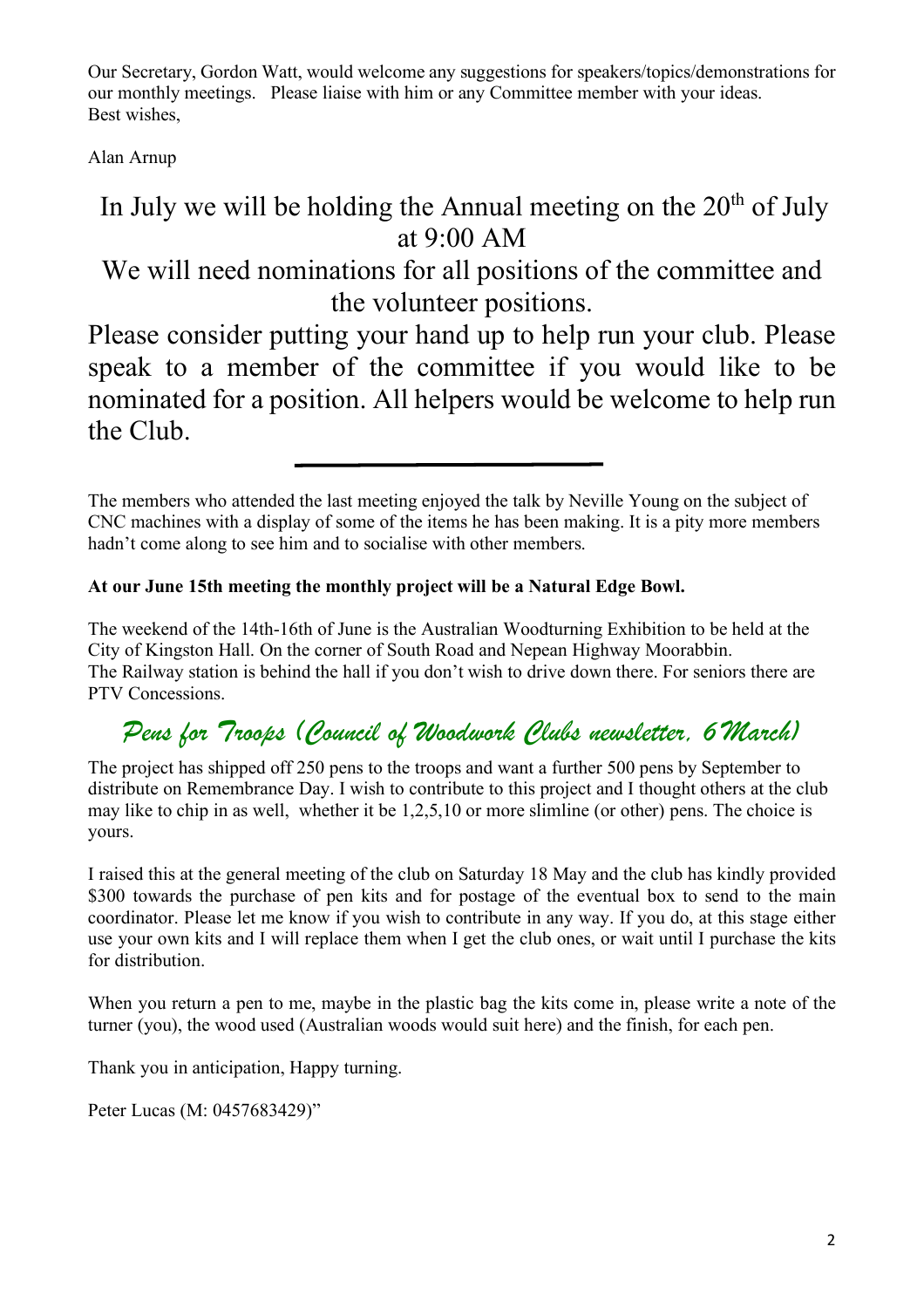#### *Show N Tell*



Peter Lucas has brought in a wide variety of pens. His preferred finish is CA glue.

On the left is a set made from Jarrah and Spotted Gum while the right hand side showcases some more complex pens.



On the left is a selection of fountain pens and on the right are pens made from antler.



Peter has also made the Japanese boxes and the one above opens in 2 directions.





Alan Arnup has made this pen from Aromatic Red Cedar and finished it with Shellawax. Note the different clip showing a ball of wool and a pair of knitting needles.



Joe van Koeverden has made this Red Gum bowl and finished it with Livos Oil.